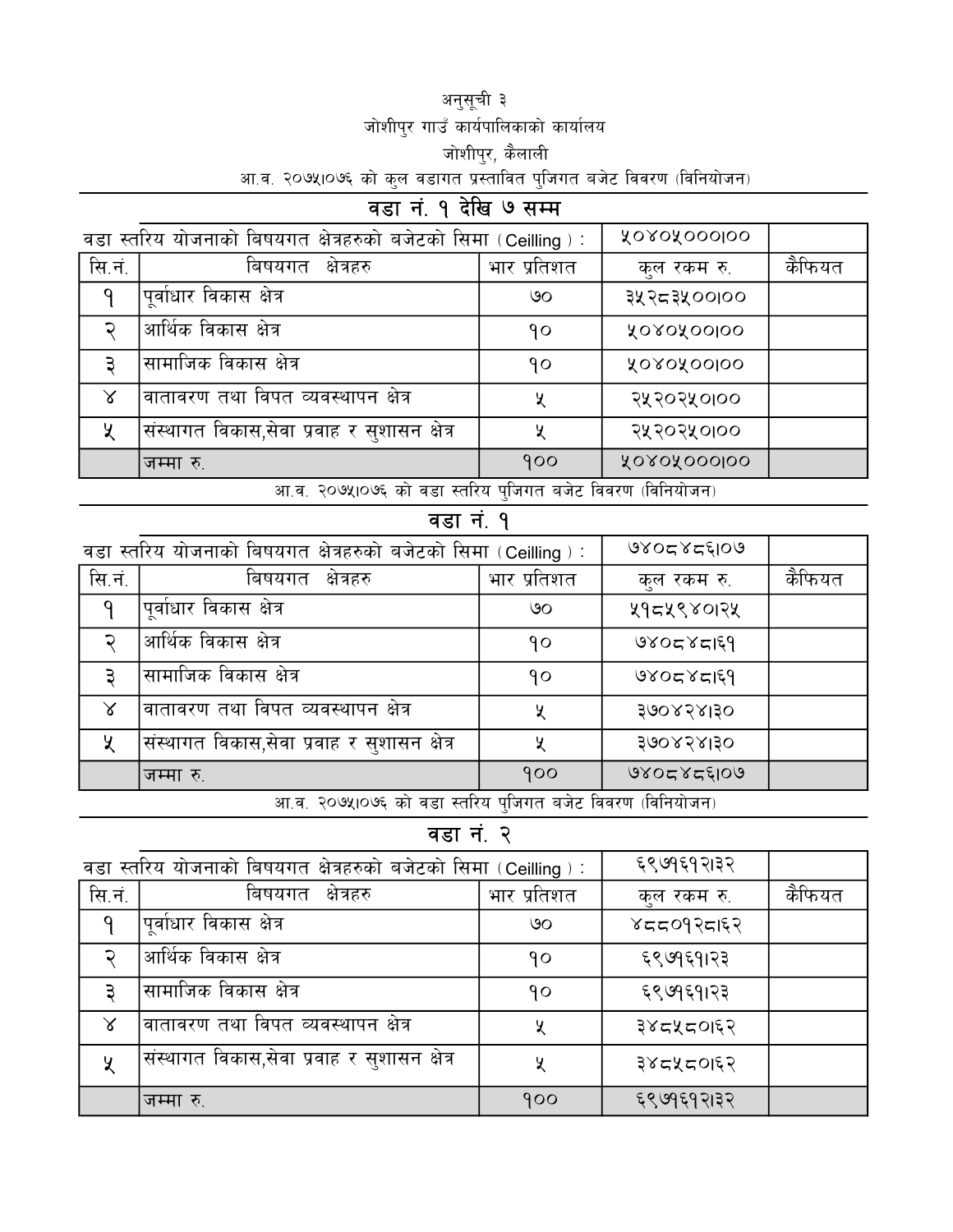| वडा स्तरिय योजनाको बिषयगत क्षेत्रहरुको बजेटको सिमा (Ceilling): |                                             |             | ८०३६८३७७१   |        |  |
|----------------------------------------------------------------|---------------------------------------------|-------------|-------------|--------|--|
| सि.नं.                                                         | बिषयगत<br>क्षेत्रहरु                        | भार प्रतिशत | कुल रकम रु. | कैफियत |  |
| $\mathsf{q}$                                                   | 'पूर्वाधार विकास क्षेत्र                    | ७०          | ५६२५७८६१४०  |        |  |
| ্                                                              | आर्थिक विकास क्षेत्र                        | १०          | ८०३६८३।७७   |        |  |
| З                                                              | सामाजिक विकास क्षेत्र                       | ۹٥          | ८०३६८३।७७   |        |  |
| $\chi$                                                         | ।वातावरण तथा विपत व्यवस्थापन क्षेत्र        | ५           | ४०१८४१।८९   |        |  |
| $\chi$                                                         | संस्थागत विकास,सेवा प्रवाह र सुशासन क्षेत्र | ५           | ४०१८४१।८९   |        |  |
|                                                                | जम्मा रु.                                   | 900         | ८०३६८३७७१   |        |  |
| ----------- <del>--</del> ----                                 |                                             |             |             |        |  |

### वडा नं. ३

#### <u>आ.व. २०७५।०७६ को वडा स्तरिय पुजिगत बजेट विवरण (विनियोजन)</u>

## $\overline{$ वडा नं. ४

| वडा स्तरिय योजनाको बिषयगत क्षेत्रहरुको बजेटको सिमा (Ceilling ) : |                                             |                             | ७१२९९७१७                      |        |
|------------------------------------------------------------------|---------------------------------------------|-----------------------------|-------------------------------|--------|
| सि.नं.                                                           | बिषयगत क्षेत्रहरु                           | भार प्रतिशत                 | कुल रकम रु.                   | कैफियत |
| $\mathsf{q}$                                                     | पूर्वाधार विकास क्षेत्र                     | ७०                          | ४९८६०९८19६                    |        |
| $\overline{\mathbf{v}}$                                          | आर्थिक विकास क्षेत्र                        | 90                          | ७१२९९।७४                      |        |
| З                                                                | ।सामाजिक विकास क्षेत्र                      | 90                          | । ७१२९९।७४                    |        |
| $\chi$                                                           | वातावरण तथा विपत व्यवस्थापन क्षेत्र         | X                           | ३५६१४९।८७                     |        |
| X.                                                               | संस्थागत विकास,सेवा प्रवाह र सुशासन क्षेत्र | ५                           | ३५६१४९।८७                     |        |
|                                                                  | जम्मा रु.<br>$\sim$                         | 900<br>$\sim$ $\sim$ $\sim$ | ७१२९९७।३७<br>$\sim$ 00 $\sim$ |        |

आ.व. २०७५।०७६ को वडा स्तरिय पुजिगत बजेट विवरण (विनियोजन)

### वडा नं. ५

| वडा स्तरिय योजनाको बिषयगत क्षेत्रहरुको बजेटको सिमा (Ceilling ) : |                                             |             | ७४२०२३७१४२  |        |
|------------------------------------------------------------------|---------------------------------------------|-------------|-------------|--------|
| सि.नं.                                                           | बिषयगत<br>क्षेत्रहरु                        | भार प्रतिशत | कुल रकम रु. | कैफियत |
| q                                                                | पूर्वाधार विकास क्षेत्र                     | ও০          | ४४५२१४२।४५  |        |
| ্                                                                | आर्थिक विकास क्षेत्र                        | १०          | १११३०३५।६१  |        |
| З                                                                | सामाजिक विकास क्षेत्र                       | 9٥          | १११३०३५।६१  |        |
| $\chi$                                                           | वातावरण तथा विपत व्यवस्थापन क्षेत्र         | ५           | ३७१०११।८७   |        |
| ५                                                                | संस्थागत विकास,सेवा प्रवाह र सुशासन क्षेत्र | ५           | ३७१०११।८७   |        |
|                                                                  | जम्मा रु.                                   | 900         | ७४२०२३७४२   |        |